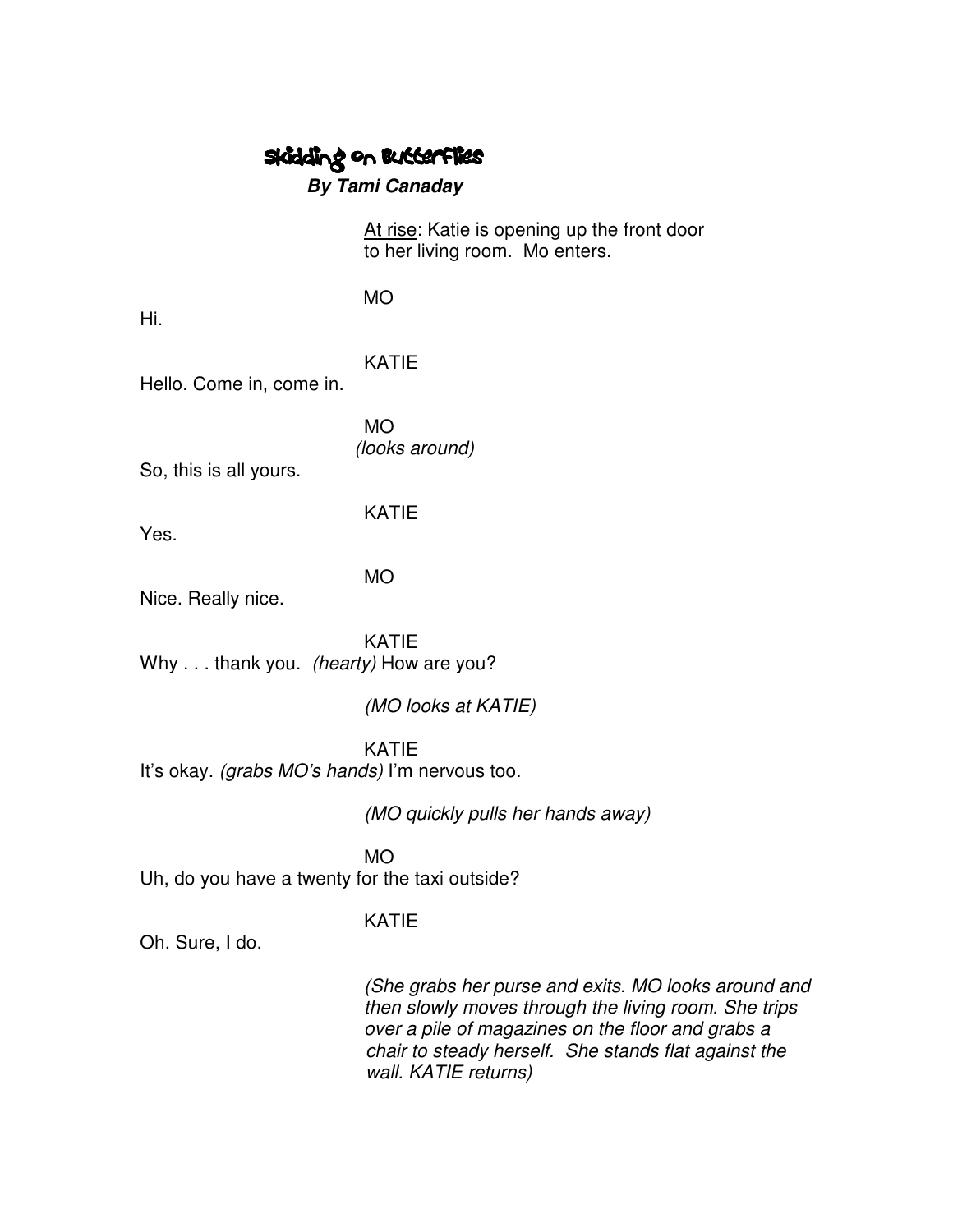2

 KATIE All taken care of. (looks around) Mom?

**MO** 

Over here.

 KATIE Ah, would you like to sit down?

MO

No.

# KATIE

It's all right. Really.

 (KATIE hugs Mo who pulls away. Katie steps back. An uncomfortable beat)

 KATIE Would you like some iced tea? Or lemonade?

 MO Do cheap chocolate bars still taste waxy?

# KATIE

What?

**MO MO** Do cheap chocolate bars still taste waxy?

# KATIE

Well no, they taste a lot better these days. Mom, please sit. The large chair over there is comfortable. It's Rick's chair, but when we have guests, it's our guest of honor chair. (MO ignores her) Mom, please.

> (MO continues to ignore her. She looks around and indicates photograph of Rick Junior)

MO

Rick Junior is growing up.